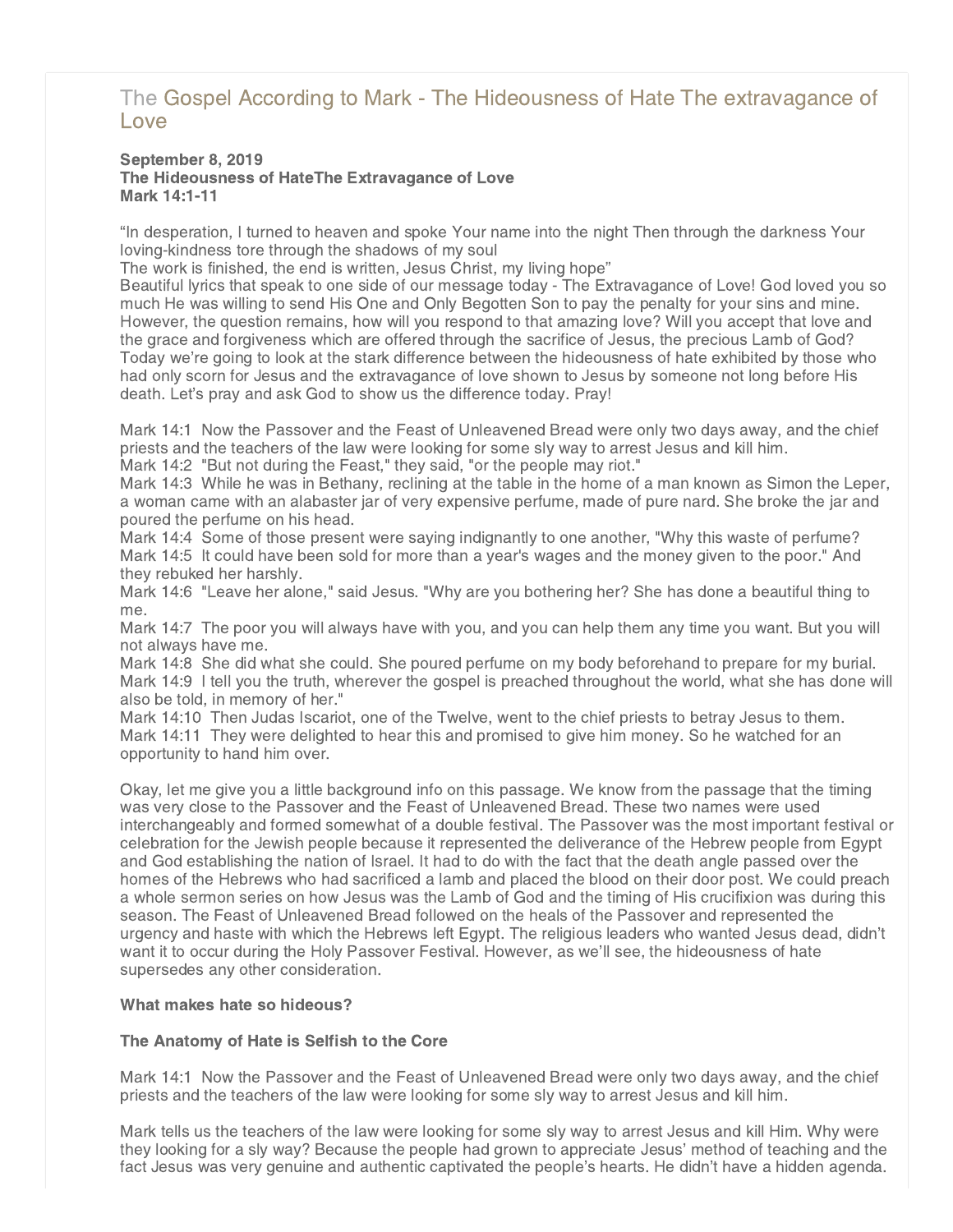As a result the leaders who were trying to get rid of Jesus were scared of the people. We'll see why in just a minute, but we must understand the anatomy of hate is selfish to the core. These people weren't concerned about any one but themselves. We see this very clearly in Luke's gospel in this story…

Luke 6:6 On another Sabbath he went into the synagogue and was teaching, and a man was there whose right hand was shriveled.

Luke 6:7 The Pharisees and the teachers of the law were looking for a reason to accuse Jesus, so they watched him closely to see if he would heal on the Sabbath.

Luke 6:8 But Jesus knew what they were thinking and said to the man with the shriveled hand, "Get up and stand in front of everyone." So he got up and stood there.

Luke 6:9 Then Jesus said to them, "I ask you, which is lawful on the Sabbath: to do good or to do evil, to save life or to destroy it?"

Luke 6:10 He looked around at them all, and then said to the man, "Stretch out your hand." He did so, and his hand was completely restored.

Luke 6:11 But they were furious and began to discuss with one another what they might do to Jesus.

Back in Jesus' day, a man with a shriveled hand would not have had the same opportunities that a person with a handicap might have today and that's to take nothing away from the hardships and difficulties a handicap person faces today, but back then, there really was not much in the way of societal help for people who couldn't work and many of these people were reduced to begging on the street. The fact that Jesus heals the man and in so doing gives him back the ability to work and to care for his family was a wonderful thing and should have brought rejoicing especially among the religious folk, but the selfish nature of the religious leaders could only see Jesus' gaining popularity and they were furious. And this will lead us to the next aspect of the anatomy of hate, but before I go there, I must ask you to think about how this applies to our lives today.

Practical Application for today - When we allow hate to penetrate our hearts and minds, we become selfcentered and selfish, and that is a very dangerous place to be.

James 3:14 But if you harbor bitter envy and selfish ambition in your hearts, do not boast about it or deny the truth.

James 3:15 Such "wisdom" does not come down from heaven but is earthly, unspiritual, demonic. James 3:16 For where you have envy and selfish ambition, there you find disorder and every evil practice.

And what kind of disorder and evil practice might James be talking about? Let's examine the next aspect of the hideousness of hate…

#### The Anatomy of Hate is Insanely Jealous

Mark 14:2 "But not during the Feast," they said, "or the people may riot."

This verse gives us insight into why the religious leaders where so insanely jealous! Like I said, the people were listening to Jesus and many were following Him. They had embraced Jesus and His teachings because of His genuine, non-hypocritical, purely motivated actions. In other words Jesus was very different from the Pharisees. You might remember this from the very beginning of our study on Mark's Gospel…

Mark 1:21 They went to Capernaum, and when the Sabbath came, Jesus went into the synagogue and began to teach.

Mark 1:22 The people were amazed at his teaching, because he taught them as one who had authority, not as the teachers of the law.

I preached a sermon in this series that spoke about why Jesus had such authority. It was because His life backed His words. In other words, Jesus actually practiced what He preached. Jesus' authority not only came from who He was, it came from what He was in the way He lived! There's a fascinating verse in Proverbs that says this...

Prov 27:19 As water reflects a face, so a man's heart reflects the man.

You may recall me saying this before, but in the Hebrew language the subject-verb agreement rules are different than in English, so this verse can also be correctly translated:

Prov 27:19 As water reflects the face, so one's life reflects the heart.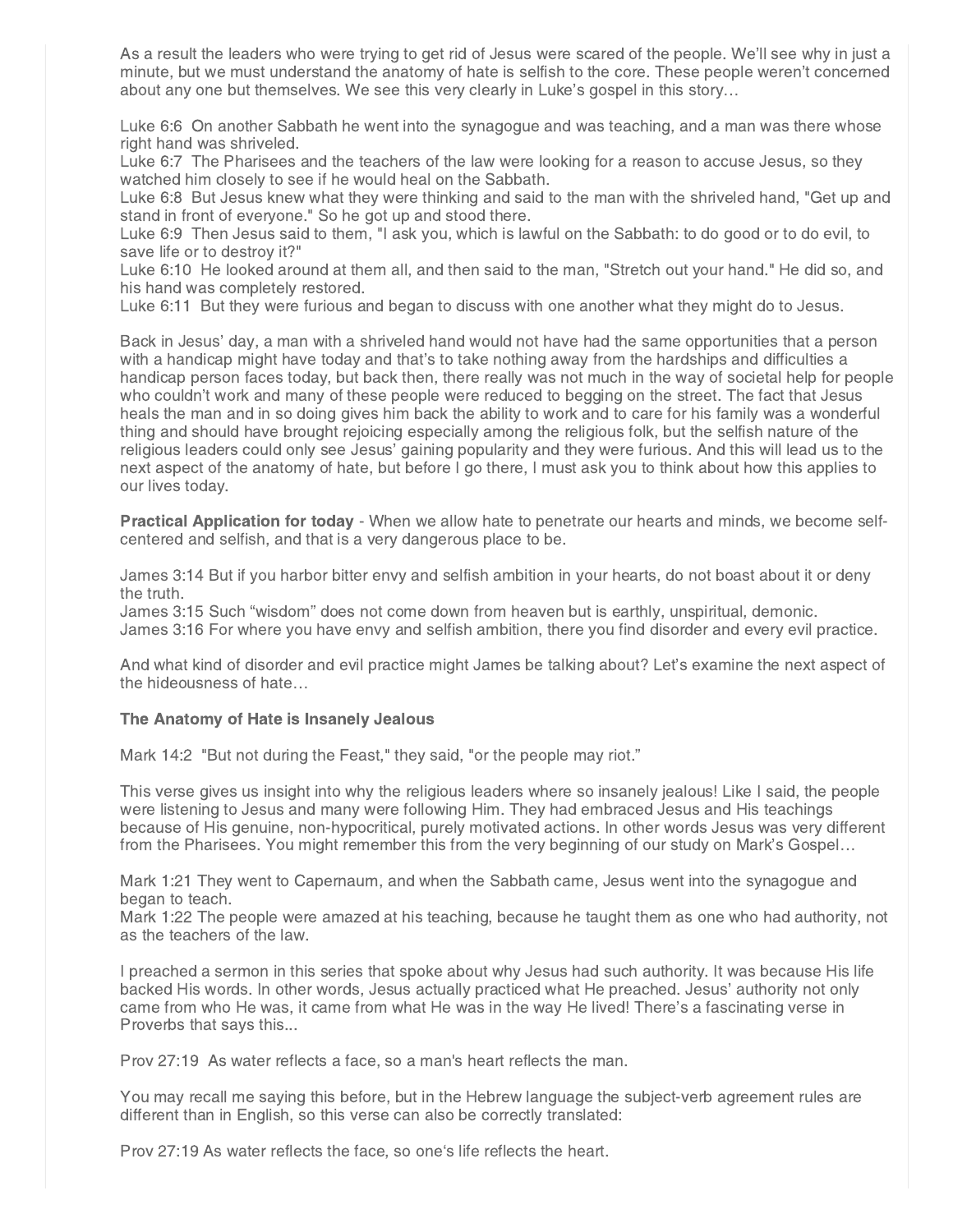So Jesus' life reflected His heart and the Pharisees were insanely jealous of the pure heart and genuine life of Jesus. In fact, so much so there was another incident in which the Pharisees began to make up bizarre things about Jesus. Check this out…

Mat 9:32 While they were going out, a man who was demon-possessed and could not talk was brought to Jesus.

Mat 9:33 And when the demon was driven out, the man who had been mute spoke. The crowd was amazed and said, "Nothing like this has ever been seen in Israel."

Mat 9:34 But the Pharisees said, "It is by the prince of demons that he drives out demons."

So like Satan's going to cast himself out of someone he's gotten control over! In case you didn't know, that's not the way Satan rolls. Once Satan gets a foot hold in someone's life, it takes the power of Almighty God to get him evicted!!

Practical Application for Today - Hate can lead to Insane jealousy and insane jealousy can lead to hate and Satan will use both to control you!

Prov 27:4 Anger is cruel and fury overwhelming, but who can stand before jealousy?

When we become jealous and envious of others we loose satisfaction in life and begin walking a destructive path that will cripple our lives. In fact the writer of Proverbs also states:

Prov 14:30 A heart at peace gives life to the body, but envy rots the bones.

This takes us to another characteristic of hate...

#### The Anatomy of Hate is Greedy

Mark 14:3 While he was in Bethany, reclining at the table in the home of a man known as Simon the Leper, a woman came with an alabaster jar of very expensive perfume, made of pure nard. She broke the jar and poured the perfume on his head.

Mark 14:4 Some of those present were saying indignantly to one another, "Why this waste of perfume? Mark 14:5 It could have been sold for more than a year's wages and the money given to the poor..."

Here's the deal: There's some debate over who all was actually gathered at Simon the Leper's home. Many scholars believe Simon may have been one of the lepers Jesus had previously healed. John shares the story and gives us additional details about the characters involved.

John 12:1 Six days before the Passover, Jesus arrived at Bethany, where Lazarus lived, whom Jesus had raised from the dead.

John 12:2 Here a dinner was given in Jesus' honor. Martha served, while Lazarus was among those reclining at the table with him.

John 12:3 Then Mary took about a pint of pure nard, an expensive perfume; she poured it on Jesus' feet and wiped his feet with her hair. And the house was filled with the fragrance of the perfume.

There are some skeptics who would like to point out that Mark says the woman anointed His head while John says she anointed His feet. Some think this is a contradiction. I think not! It's a simple matter of one being most struck with her anointing Jesus' head and the other being moved by her anointing His feet. Each one recounted the details as they remembered it. And Jesus said... "She poured perfume on my body beforehand to prepare for my burial." Some also like to point out that Mark mentions two days before the Passover and John six days. However, neither one gives the exact day of the dinner. John says "six days before the Passover, Jesus arrived at Bethany, where Lazarus lived...Here a dinner was given in Jesus' honor." In neither case is Mark or John trying to give the exact timing of the dinner, but the closeness of the event to the Passover! On another detail, Matthew's Gospel clearly indicates it was some of the disciples who got upset, and John's Gospel goes further and points directly to Judas, where we get a clear glimpse into the greedy anatomy of hate...

John 12:4 But one of his disciples, Judas Iscariot, who was later to betray him, objected, John 12:5 "Why wasn't this perfume sold and the money given to the poor? It was worth a year's wages." John 12:6 He did not say this because he cared about the poor but because he was a thief; as keeper of the money bag, he used to help himself to what was put into it.

And we see what Judas did right after the dinner...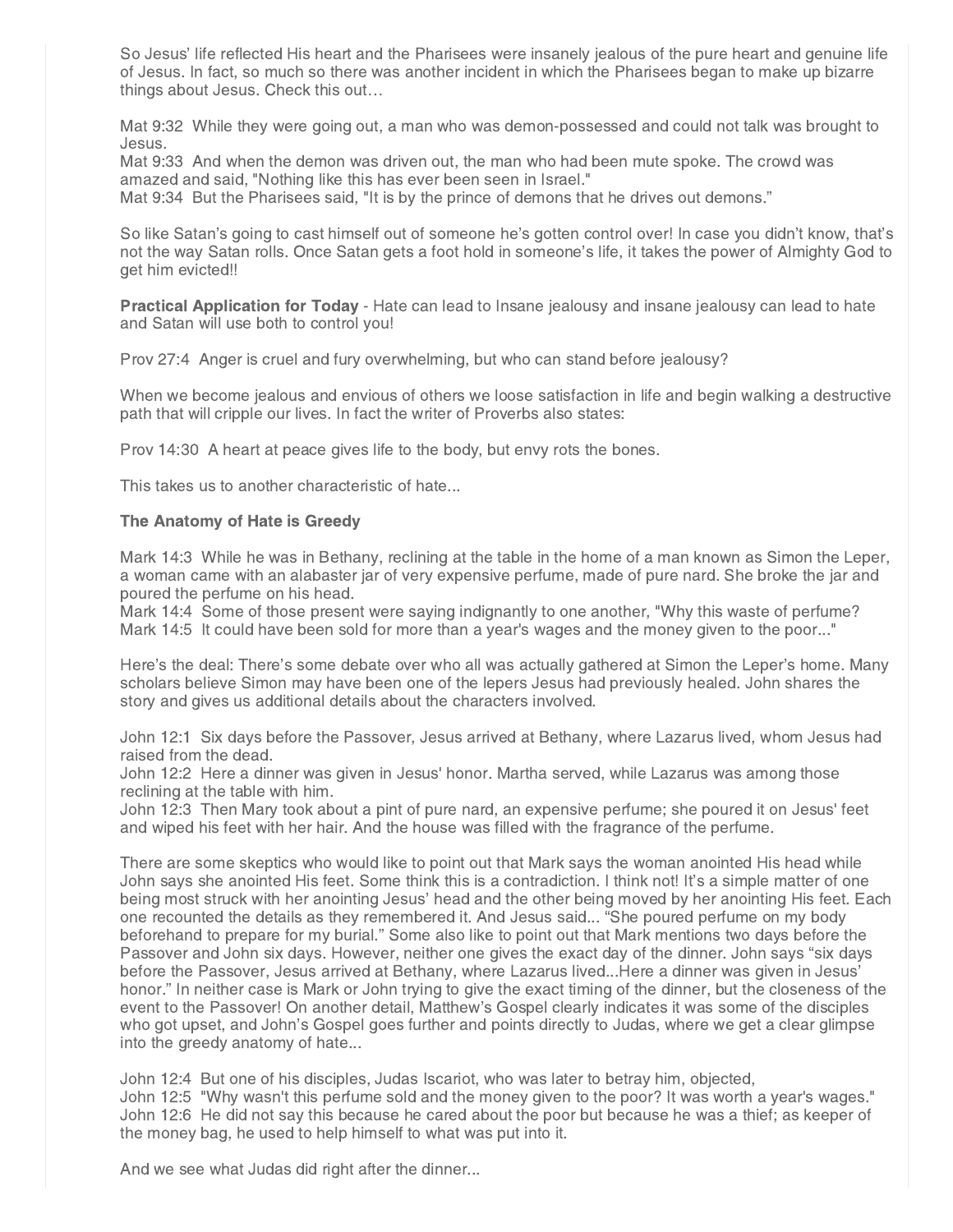Mark 14:10 Then Judas Iscariot, one of the Twelve, went to the chief priests to betray Jesus to them. Mark 14:11 They were delighted to hear this and promised to give him money. So he watched for an opportunity to hand him over.

**Practical Application for Today** - Have we examined our hearts, and lifestyles, to see if we are motivated by greed and would possibly betray Jesus if the price were right?

Once again the writer of Proverbs has wisdom for us...

Prov 23:4 Do not wear yourself out to get rich; have the wisdom to show restraint.

Prov 23:5 Cast but a glance at riches, and they are gone, for they will surely sprout wings and fly off to the sky like an eagle.

Prov 23:6 Do not eat the food of a stingy man, do not crave his delicacies;

Prov 23:7 for he is the kind of man who is always thinking about the cost. "Eat and drink," he says to you, but his heart is not with you.

John also tells us about some additional folks gathered around Jesus on this day in Bethany...

John 12:9 Meanwhile a large crowd of Jews found out that Jesus was there and came, not only because of him but also to see Lazarus, whom he had raised from the dead.

John 12:10 So the chief priests made plans to kill Lazarus as well,

John 12:11 for on account of him many of the Jews were going over to Jesus and putting their faith in him.

So these bad guys were not only willing to kill Jesus, but anyone who might lend credibility to Jesus and His cause. This leads us to our final look at the anatomy of hate, and it includes several things from one small, but very telling part of our story...

# The Anatomy of Hate is Vengeful, Unforgiving, Bitter, Unscrupulous and Uncaring

Mark 14:4 Some of those present were saying indignantly to one another, "Why this waste of perfume? Mark 14:5 It could have been sold for more than a year's wages and the money given to the poor." And they rebuked her harshly.

"And they rebuked her harshly!" Hate is indeed hideous! Mary is so thankful for all that Jesus had done in her life, not the least, having raised her brother back to life from the grave, so she finds the most extravagant gift she can find to show her appreciation, and yet there were those couldn't see the beauty in her act of love, so they rebuked her harshly!

Practical Application for Today - Mean spiritedness hurts the people it is directed towards, but it destroys the soul of the one who spews that kind of hate!

That is why God's Word in Proverbs gives us this advice about the hideousness of hate...

Prov 4:14 Do not set foot on the path of the wicked or walk in the way of evil men.

Prov 4:15 Avoid it, do not travel on it; turn from it and go on your way.

Prov 4:16 For they cannot sleep till they do evil; they are robbed of slumber till they make someone fall. Prov 4:17 They eat the bread of wickedness and drink the wine of violence.

But we come now to the amazing contrast in our text between the hideous nature of hate and the extravagant nature of love. So now that we've seen what makes hate so hideous, let's look at...

# What Makes Love So Extravagant?

First I must give you the definition of extravagant. According to the Oxford Dictionary it means...

"lacking restraint in spending money or using resources."

When true love is involved, many times people lack restraint in spending money or using resources, thus we would say that love is sometimes extravagant. What makes love so extravagant? When we look at the anatomy of love we discover this...

# The Anatomy of Love is Beautiful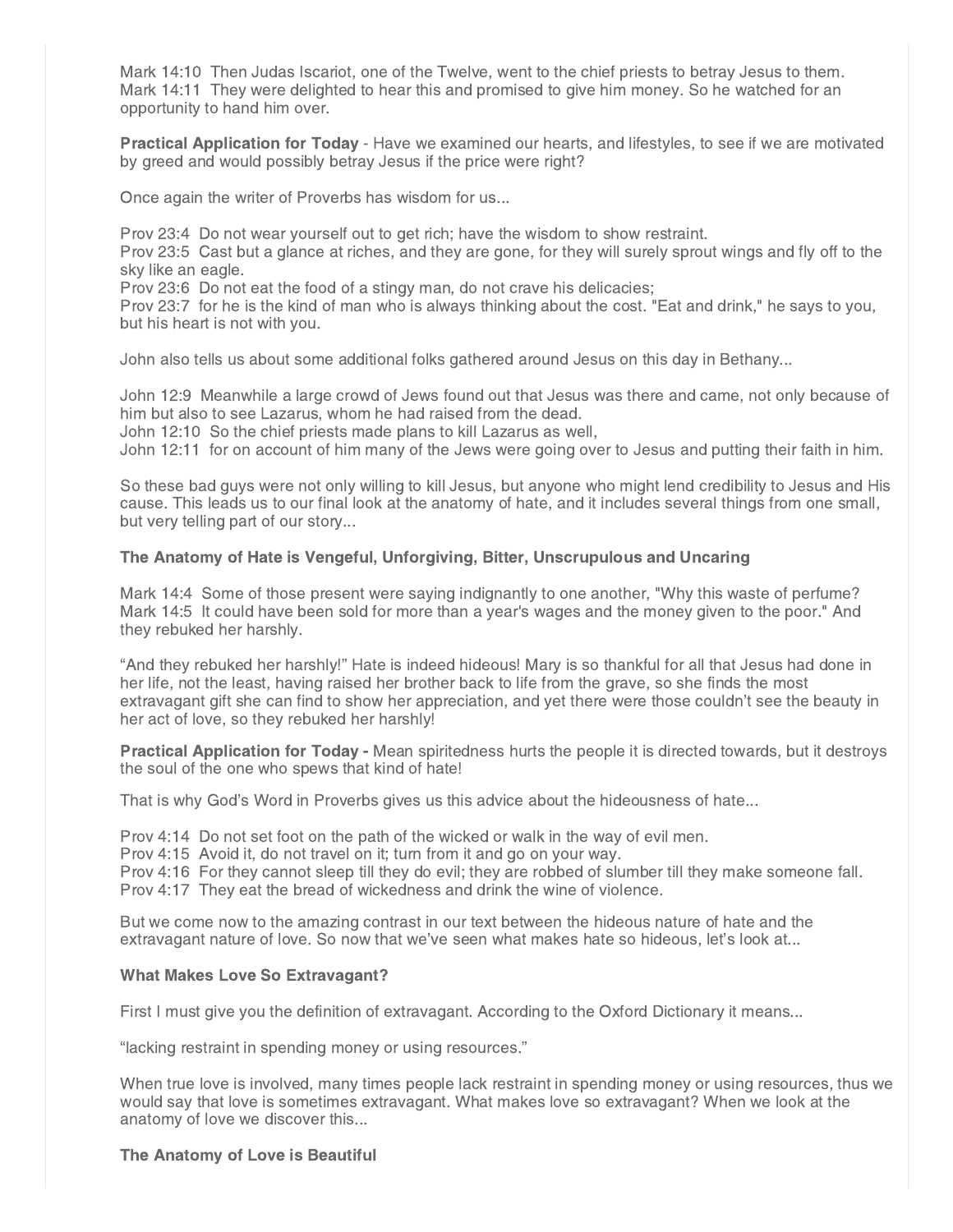Mark 14:3 While he was in Bethany, reclining at the table in the home of a man known as Simon the Leper, a woman came with an alabaster jar of very expensive perfume...

Alabaster jars can be very beautiful and are made from a type of Gypsum often used for statues and carvings. According to Britannica.com it sometimes has the appearance of marble when treated with heat. What does this have to do with the anatomy of love? Because genuine love is such a beautiful thing, people will sometimes be extravagant in their attempts to show their love to someone or to show their gratitude to someone for their love. Mark says she broke open the jar. Evidently it was a custom to break a jar if it was for the purpose of anointing a body for burial. So this woman does a beautiful thing for Jesus. In fact Jesus even says this...

Mark 14:6 "Leave her alone," said Jesus. "Why are you bothering her? She has done a beautiful thing to me."

**Practical Application for Today - Have you considered something beautiful you could do to show your** love for God for the extravagant love He has shown to you?

Folks I'm not talking about trying to earn God's love or trying to be good enough to deserve it, rather I'm trying to get us to think about how we should be so grateful for the gift of God's love given to us through Jesus, we would want to live for Him out of gratitude for His Amazing Grace. Aren't you glad God was willing to be extravagant in His love for us? John points this out beautifully in 1 John 3:1...

1 John 3:1 How great is the love the Father has lavished on us, that we should be called children of God! And that is what we are!

And what did it cost The Father to lavish His love on us? Let's look at another aspect of the extravagance of love and we'll get an idea...

# The Anatomy of Love is Sacrificial and Timely

Mark 14:3 While he was in Bethany, reclining at the table in the home of a man known as Simon the Leper, a woman came with an alabaster jar of very expensive perfume, made of pure nard. She broke the jar and poured the perfume on his head.

And let's go ahead and look at John's remembrance of this event...

John 12:3 Then Mary took about a pint of pure nard, an expensive perfume; she poured it on Jesus' feet and wiped his feet with her hair. And the house was filled with the fragrance of the perfume.

We know from Judas' objection to this beautiful act that the perfume was worth a years wages. All I can say to that is Wow! I can't imagine the sacrifice that was for Mary! She had worked so hard to save the money for this and now in a moment of utter abandon, she pours it out upon Jesus! Let's be clear, Jesus did not demand this of Mary, or even ask this of her, rather, Mary made a decision to show Jesus her gratitude in this way. There's no way Mary could have known the full significance of what she had done or the timing, or exactly what was going to transpire over the coming days in which Jesus would actually lay down His very life for her, but somehow she may have been more perceptive than the disciples! Ray C. Stedman said this...

"It is interesting to go through the Gospel accounts and note the many times Jesus told His disciples that He was going to die. Over and over again He informed them that He was heading for death. Not one of them believed Him --except Mary of Bethany!

John had recounted Jesus' response as well as Mark...

John 12:7 "Leave her alone," Jesus replied. "It was intended that she should save this perfume for the day of my burial.

While the sacrifice Mary gave to show her gratitude for all Jesus had done for her was powerful, it would pale in comparison to the sacrifice Jesus was going to make for her very soon. The writer of Hebrews says this about the extravagant love of Jesus...

Heb 9:27 Just as man is destined to die once, and after that to face judgment, Heb 9:28 so Christ was sacrificed once to take away the sins of many people; and he will appear a second